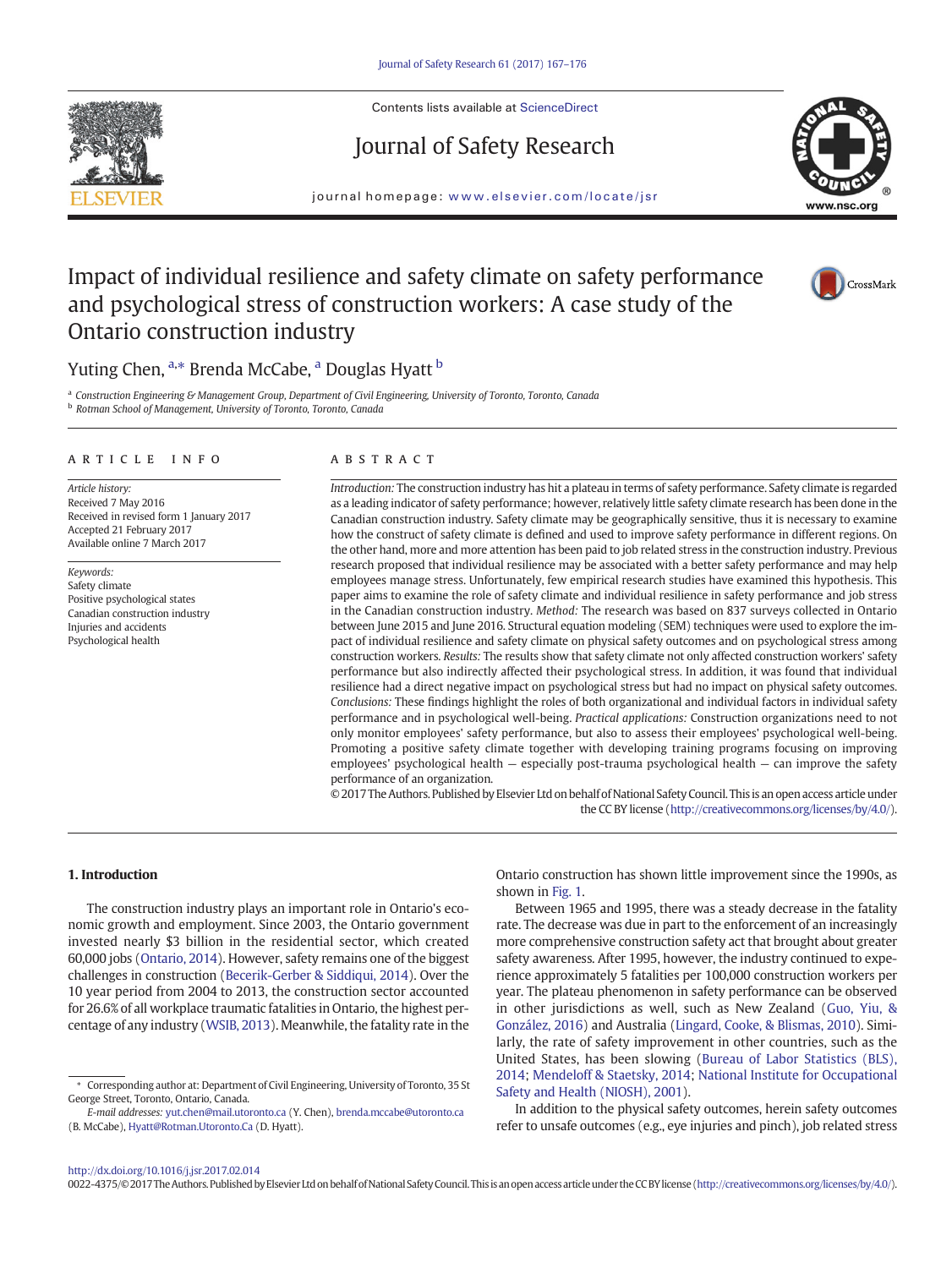<span id="page-1-0"></span>

Fig. 1. Traumatic fatality rate in Ontario Construction (1965–2013)<sup>1,2,3</sup>. <sup>1</sup> [IHSA, \(2008\)](#page-8-0)

<sup>2</sup> [AWCBC, \(2013\)](#page-9-0)

<sup>3</sup> [Statistics Canada, \(2015a\)](#page-9-0)

in the construction industry is attracting more and more attention. The relatively dangerous work environment, intense job demand, group work style, and interpersonal relationships, etc., increase construction workers' risk for adverse psychological outcomes [\(Goldenhar, Williams,](#page-8-0) [& Swanson, 2003\)](#page-8-0). Stress, if not properly managed, affects both employees' performance and their health [\(Cattell, Bowen, & Edwards,](#page-8-0) [2016\)](#page-8-0). The geographical distribution of 46 papers published between 1989 and 2013 about work related stress in the construction industry [\(Leung, Chan, & Cooper, 2015\)](#page-8-0) indicated that half of the work on work related stress was from Hong Kong (50%), with the remaining research distributed between Europe (22%), Australia (15%), Africa (11%), and United States (2%). More research on job stress in North America may identify local factors that are associated with psychological stress of workers, and thus may uncover ways to escape the safety plateau.

Safety culture has been shown to improve safety performance. Safety culture is a set of beliefs, norms, attitudes, roles, and social and technical practices focused on minimizing the exposure of employees to dangerous conditions ([Pidgeon, 1991; Turner, Pidgeon, Blockley, & Toft, 1989\)](#page-8-0). It is an abstract phenomenon and therefore challenging to measure. One indicator of safety culture is safety climate, which refers to the shared perception of people toward safety in their work environment [\(Dov Zohar,](#page-9-0) [1980](#page-9-0)). Measuring safety climate gives insight into safety culture in its current state [\(Cox & Cheyne, 2000; Glendon & Stanton, 2000](#page-8-0)). In addition, individual resilience is associated with higher coping abilities [\(Wanberg](#page-9-0) [& Banas, 2000](#page-9-0)); thus, it is believed that individual resilience is associated with lower job stress and better safety performance. The remainder of [Section 1](#page-0-0) discusses the dimensions of construction safety climate, defines individual resilience, and proposes four hypotheses.

#### 1.1. Safety climate dimensions

Safety climate has been widely recognized as a leading indicator of safety performance, in contrast to lagging indicators, such as lost time injury rates ([Flin, Mearns, O'Connor, & Bryden, 2000](#page-8-0)). Although there is no agreement on the dimensions of safety climate, management commitment to safety is a widely acknowledged organizational level safety climate factor that applies to most industries. For example, perceived management attitudes toward safety was originally proposed as a leading safety climate factor based on surveys from 20 industrial organizations ([Zohar, 1980\)](#page-9-0). More recent work used four factors to measure safety climate: management commitment to safety, return to work policies, post-injury administration, and safety training [\(Huang, Ho,](#page-8-0) [Smith, & Chen, 2006](#page-8-0)). In addition to management commitment to safety [\(Cigularov, Lancaster, Chen, Gittleman, & Haile, 2013; Dedobbeleer &](#page-8-0) [Béland, 1991; Gillen, Baltz, Gassel, Kirsch, & Vaccaro, 2002; Guo et al.,](#page-8-0) [2016; Hon, Chan, & Yam, 2014; Tholén, Pousette, & Törner, 2013](#page-8-0)), a set of dimensions have been proposed for construction, mainly including work pressure focusing on the balance between production and safety [\(Cigularov et al., 2013; Glendon & Litherland, 2001; Guo et al., 2016](#page-8-0)), support from supervisors and/or coworkers ([Cigularov et al., 2013;](#page-8-0) [Guo et al., 2016; Kines et al., 2010](#page-8-0)), and, safety equipment or knowledge needed to have control over safety [\(Cigularov et al., 2013; Gillen et al.,](#page-8-0) [2002; Glendon & Litherland, 2001; Guo et al., 2016](#page-8-0)). Categorization of these factors is challenging as two scales with the same name may use different statements to define them and the same statement may be used toward different factors. For instance, statements reflecting safety communications may be included under the scale of management commitment to occupational health and safety (OHS) and employee involvement [\(Hon et al., 2014\)](#page-8-0), while other researchers may use a separate scale of safety communication [\(Tholén et al., 2013](#page-9-0)).

#### 1.2. Safety climate and physical safety outcomes

The relationship between safety climate and physical safety outcomes in construction safety research is evident worldwide. Safety climate was negatively related to near misses and injuries in the Hong Kong construction industry ([Fang, Chen, & Wong, 2006; Hon et al.,](#page-8-0) [2014](#page-8-0)) and positively related to safety behavior in Queensland [\(Mohamed, 2002\)](#page-8-0). Safety climate was also found to be inversely related to underreporting of workplace injuries and illnesses in the United States ([Probst, Brubaker, & Barsotti, 2008\)](#page-8-0). Moreover, safety climate may be affected by a country culture [\(Ali, 2006\)](#page-8-0), and decisions on safety management may be influenced by cultural norms. From this point of view, aspects of safety climate may vary geographically and there is a clear value in assessing the safety climate in different regions. Here, the authors investigate the Canadian construction safety climate and explore its relationship with physical safety outcomes.

H1. safety climate is negatively related to physical safety outcomes.

#### 1.3. Individual resilience, physical safety outcomes, and psychological stress

Individual resilience (IR) is "the capacity of individuals to cope successfully in the face of significant change, adversity, or risk. This capacity changes over time and is enhanced by protective factors in the individual and environment" [\(Stewart, Reid, & Mangham, 1997\)](#page-9-0). It is regarded as one type of positive psychological capacity for performance improvement [\(Luthans, 2002; Youssef & Luthans, 2007\)](#page-8-0). To extend an individual's physical and psychological resources, IR may help individuals deal with stressors that are inherent in the work environment but cannot be changed (e.g., work pressure; [Cooper & Cartwright, 1997](#page-8-0)). Thus, it may improve employees' performance by reducing counter-productive behaviors and help manage their work related stress [\(Avey, Reichard,](#page-8-0) [Luthans, & Mhatre, 2011\)](#page-8-0). Several studies found evidence to support its positive role. For example, IR was found to be directly related to job satisfaction, work happiness, and organizational commitment ([Youssef](#page-9-0) [& Luthans, 2007\)](#page-9-0). It was associated with less work irritation, and weaker intentions to quit given that IR is associated with higher change acceptance ([Wanberg & Banas, 2000\)](#page-9-0). IR was also negatively related to depressive symptoms of frontline correctional officers [\(Liu, Hu, Wang, Sui, & Ma,](#page-8-0) [2013](#page-8-0)). It is further believed that positive psychological resource capacities may facilitate safety focused behaviors [\(Eid, Mearns, Larsson,](#page-8-0) [Laberg, & Johnsen, 2012\)](#page-8-0). However, the authors were unable to find any empirical studies that have examined if IR is associated with better safety performance and lower job stress in the construction industry.

**H2.** IR is negatively related to physical safety outcomes.

H3. IR is negatively related to psychological stress.

#### 1.4. Injuries and psychological stress

Serious injuries, exposure to actual or threatened death, and other traumatic experiences may result in post-traumatic stress disorder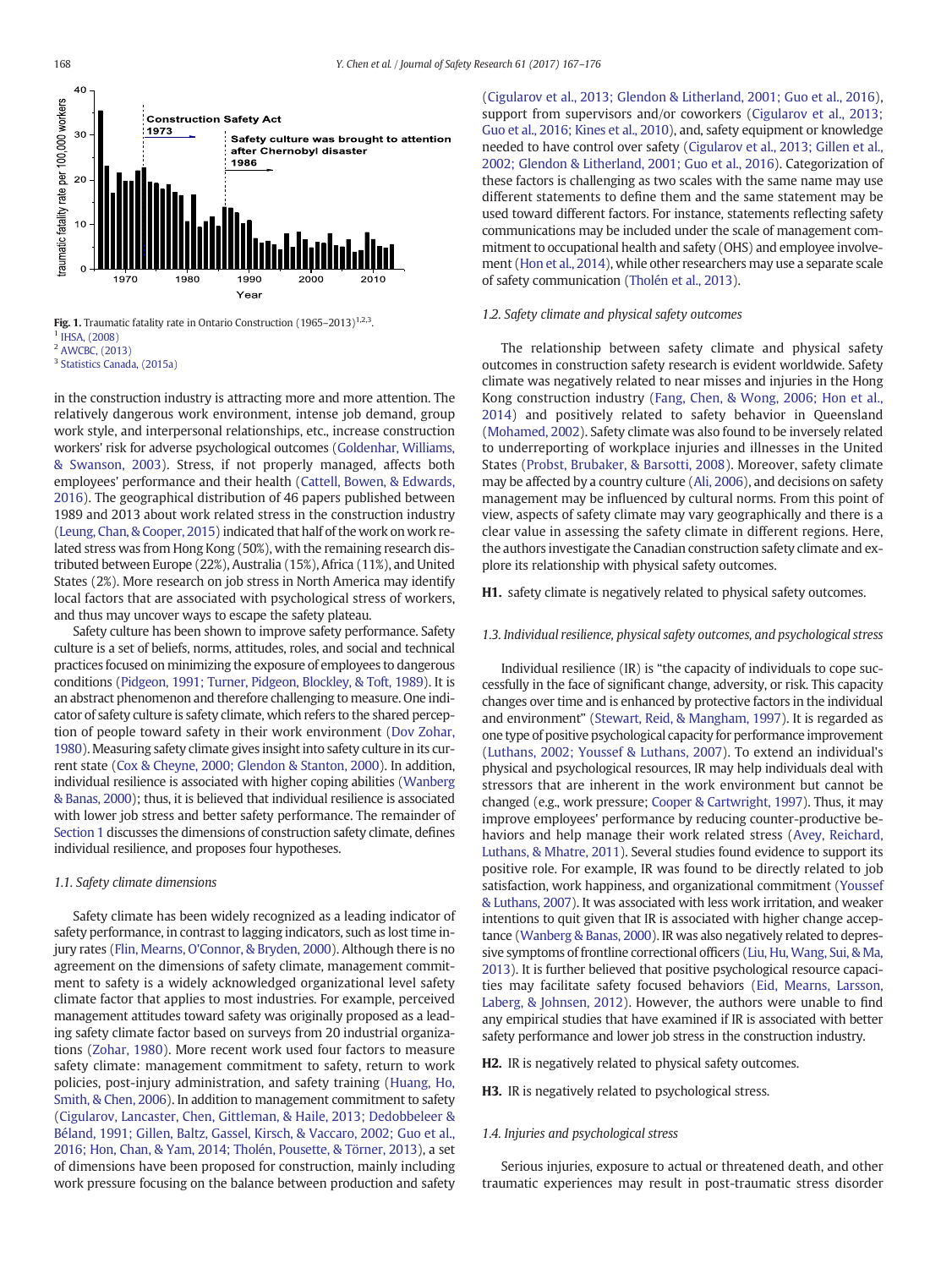(PTSD) [\(Ontario Centre for Suicide Prevention, 2015](#page-8-0)). A study of 41 male construction workers in China found that workers exposed to a fatal accident had significantly higher symptoms of depression, such as insomnia and decreased interest in work and other activities ([Hu, Liang, Hu, Long,](#page-8-0) [& Ge, 2000\)](#page-8-0). In turn, individuals under high psychological stress tend to have higher accident rates ([Siu, Phillips, & Leung, 2004\)](#page-9-0) and unsafe behaviors ([Leung, Liang, & Olomolaiye, 2016](#page-8-0)). This is a vicious spiral. Finding ways to help employees manage job related stress may help prevent this downward spiral of disintegrating performance. It is reasonable to expect that injuries and job stress are positively correlated.

H4. Physical safety outcomes are positively associated with job stress.

#### 2. Methods

#### 2.1. Data collection procedures

#### 2.1.1. Survey instrument

This research used a self-administered questionnaire adapted from previous research ([McCabe, Loughlin, Munteanu, Tucker, & Lam,](#page-8-0) [2008](#page-8-0)). Modifications to the survey questions were made, such as adding individual resilience questions. The self-administered questionnaires comprised three sections: demographics, attitude statements, and incident reporting. The demographics section included questions, such as age and job tenure with the current employer of a participant. In the attitudinal section, respondents indicated the degree to which they agree with the statements using a Likert scale between 1 (strongly disagree) and 5 (strongly agree). In the incident reporting part, the respondents were asked how frequently they experienced incidents on the job in the 3 months previous to the survey. There are three categories of incidents: physical symptoms, unsafe events, and psychological stress symptoms. Physical symptoms and unsafe events are regarded as physical safety outcomes. Psychological stress symptoms describe job related stresses. Physical symptoms, such as respiratory injuries, may be associated with certain jobs in the construction industry. Safety events comprise events that respondents may have experienced without necessarily resulting in an injury, such as "slip/trip/fall on same level." One example of psychological stress symptoms is "lost sleep due to work-related worries."

#### 2.1.2. Data collection

A multi-site data collection strategy was employed. In total, 837 surveys were collected from 112 construction sites between July 2015 and July 2016. For each site, at least two research assistants were available to distribute surveys to workers on site. They provided immediate responses to any questions from the participants, which improved the reliability and completeness of the data. No follow-up was undertaken and the questionnaires were strictly anonymous. The number of surveys collected from each site ranged from 1 to 42, with an average of about 8. Each survey required approximately 4 person-hours of research effort to find sites, communicate with corporate employees and site superintendents, travel to site, and collect the data. This is consistent with previous findings [\(Chen, Alderman, & McCabe, 2015](#page-8-0)).

#### 2.1.3. Demographics of the respondents

The respondents were from the high-rise residential, low-rise residential, heavy civil, institutional, and commercial sectors of the construction industry. Among the respondents, 69.3% were from construction sites in the Greater Toronto Area (GTA) with the remainder from areas outside the GTA but inside Ontario (safety is regulated provincially in Canada), extending from Ottawa to Thunder Bay. Table 1 shows demographic information of the respondents. The mean age of the respondents was 37 years ( $SD = 12$ ) and 98% were male; 69% of workers were journeymen or apprentices. The respondents had been working for their current employers for just over 6 years on

#### Table 1

Demographics of respondents.

| Demographic factors                                    | Response<br>range | Mean or<br>percent | Median |
|--------------------------------------------------------|-------------------|--------------------|--------|
| Gender                                                 | Male/female       | 98% male           |        |
| Age                                                    | 16 to 67          | 37.11              | 36.00  |
| Years in construction                                  | 0.01 to 46        | 14.30              | 11.00  |
| Years with the current employer                        | 0.01 to 45        | 6.30               | 3.70   |
| Number of construction employers<br>in previous 3 yrs  | 1 to 100          | 2.33               | 1.00   |
| Number of projects worked in<br>previous 3 yrs         | 1 to 300          | 9.85               | 5.00   |
| Average hours worked per week in<br>previous month     | 9 to 100          | 44.24              | 42.00  |
| Did respondent have any job-related<br>safety training | Yes or no         | 97.7% yes          |        |
| Was respondent ever a safety<br>committee member       | Yes or no         | 38.1% yes          |        |
| Was respondent a member of a union                     | Yes or no         | 60.7% yes          |        |
| Job position                                           | Supervisor        | 31.3%              |        |
|                                                        | Journeyman        | 50.5%              |        |
|                                                        | Apprentice        | 18.2%              |        |

average, but half of them had worked for their employers less than 4 years. Respondents reported relatively high mobility between projects, as expected in construction. The weekly working hours of the respondents were approximately 44 h, and 37.8% worked more than 44 h, which is considered overtime [\(Ontario Ministry of Labour,](#page-8-0) [2015\)](#page-8-0). The respondents also reported a very high safety training percentage (97.7%) and 38.1% reported that they had the experience of being a safety committee member. Approximately 61% of the respondents were union members.

Our data were compared to Statistics Canada's Ontario construction workforce data on gender, age, and employee distribution by company size from 2011 to 2015, as shown in Table 2. Age distribution is reasonably similar, while our data had a lower percentage of female workers and a lower percentage of workers from micro-sized companies. One possible reason for fewer female respondents is that our data are site focused while the government data may include administration employees in site offices. It is very challenging to capture the employees of micro-sized companies as they are typically less motivated to participate in any activities that distract them from their work, including research.

#### 2.1.4. Incidents

Incident reporting responses were discrete choices of 'never,' 'once,' 'two to three times,' 'four to five times,' and 'more than 5 times' in the previous 3 months. For each of the incident questions, these were transcribed as 0, 1, 2, 4, and 5 respectively. As such, incident counts reported

| <b>Table 2</b>           |
|--------------------------|
| Data representativeness. |

| Category                               | Our sample | Verification data <sup>a,b</sup><br>2011-2015 |
|----------------------------------------|------------|-----------------------------------------------|
| Gender distribution                    |            |                                               |
| Male                                   | 98.0%      | 88.9%                                         |
| Female                                 | 2.0%       | 11.1%                                         |
| Age distribution                       |            |                                               |
| $15-24$ years                          | 14.7%      | 11.9%                                         |
| $25-54$ years                          | 75.8%      | 71.6%                                         |
| 55 years & over                        | 9.4%       | 16.5%                                         |
| Employee distribution by employer size |            |                                               |
| Micro (1–4 employees)                  | 5.1%       | 16.6%                                         |
| Small (5-99 employees)                 | 55.7%      | 57.4%                                         |
| Medium (100-499 employees)             | 25.7%      | 13.8%                                         |
| Large $(500 +$ employees)              | 13.5%      | 12.3%                                         |

<sup>a</sup> [Statistics Canada \(2015c\).](#page-9-0)

[Statistics Canada \(2015b\).](#page-9-0)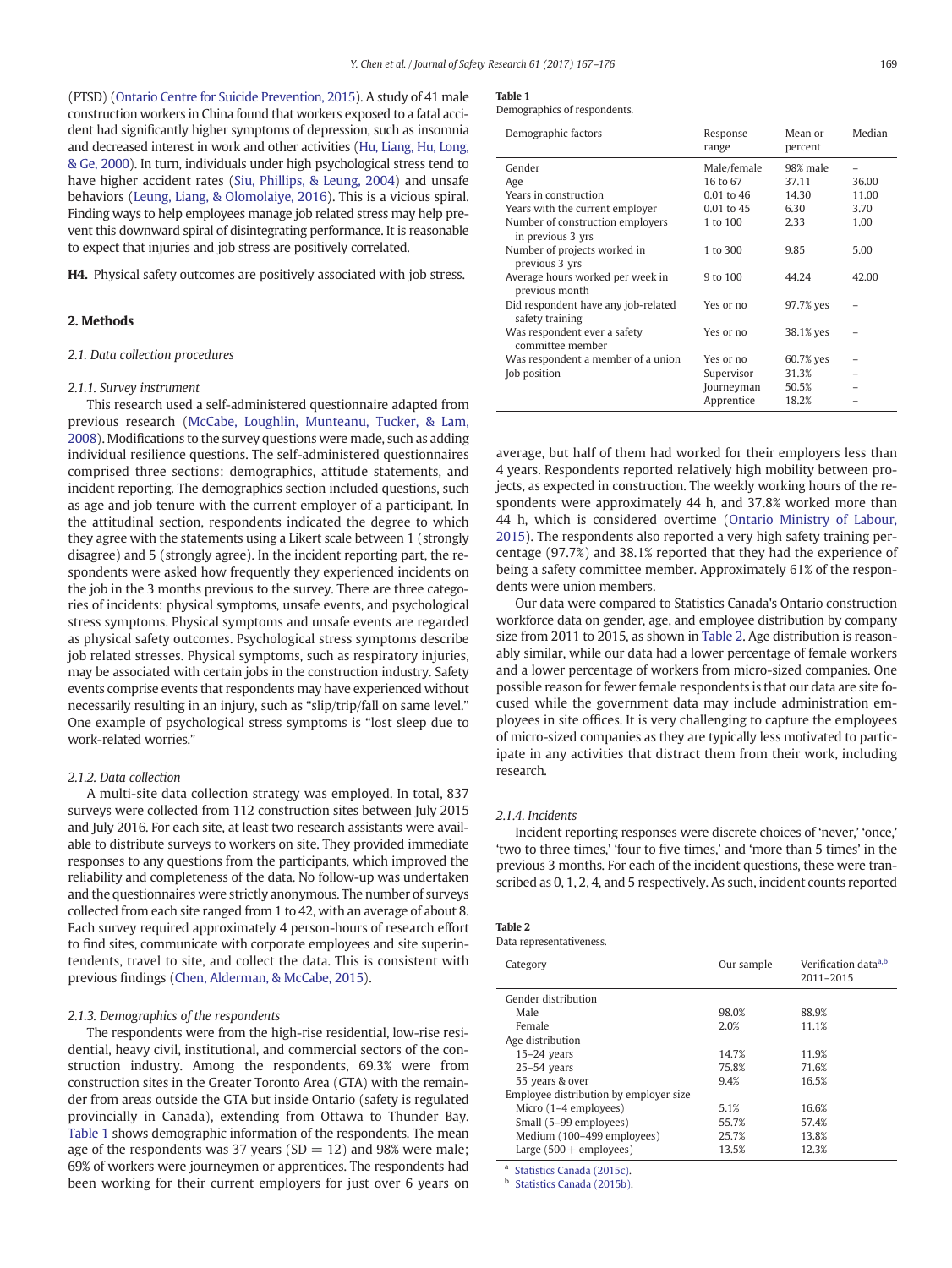### Table 3

Frequency of physical safety outcomes.

|                                                    | Report at least one<br>occurrence in previous<br>3 months $(\%)$ |
|----------------------------------------------------|------------------------------------------------------------------|
| Physical symptoms                                  | 80.6                                                             |
| Cut/puncture                                       | 53.4                                                             |
| Headache/dizziness                                 | 52.8                                                             |
| Strains/sprains                                    | 50.8                                                             |
| Persistent fatigue                                 | 47.7                                                             |
| Skin rash/burn                                     | 24.7                                                             |
| Eye injury                                         | 11.8                                                             |
| Respiratory injuries                               | 10.7                                                             |
| Temporary loss of hearing                          | 8.9                                                              |
| Electrical shock                                   | 6.7                                                              |
| Dislocated/fractured bone                          | 4.3                                                              |
| Hernia                                             | 4.0                                                              |
| Unsafe events                                      | 66.7                                                             |
| Overexertion while handling/lifting/carrying       | 41.9                                                             |
| Slip/trip/fall on same level                       | 34.5                                                             |
| Pinch                                              | 34.3                                                             |
| <b>Exposure to chemicals</b>                       | 33.6                                                             |
| Struck against something stationary                | 8.8                                                              |
| Struck by falling/flying objects                   | 8.4                                                              |
| Fall from height                                   | 5.5                                                              |
| Contact with moving machinery                      | 3.1                                                              |
| Struck by moving vehicle                           | 2.9                                                              |
| Trapped by something collapsing/caving/overturning | 2.3                                                              |

herein are conservative. Then, for each of the three incident categories, namely, physical symptoms, unsafe events, and psychological stress symptoms, the incident counts were summed for each respondent.

Table 3 shows the frequency of physical safety outcomes. In total, 80.6% and 66.7% of the respondents reported at least one occurrence of physical symptoms and unsafe events in the previous 3 months. This number is not surprising, because the aggregated value of physical symptoms and unsafe events included incidents like cuts that are not severe but have very high occurrences. Cut or puncture, headache/dizziness, strains or sprains, and persistent fatigue are the most frequently experienced physical symptoms and approximately 50% of the participants experienced at least one of these four symptoms in the previous 3 months. In terms of unsafe events, 42% of the respondents experienced overexertion, and approximately 34% experienced slip/trip/fall on the same level, pinch, and exposure to chemicals at least once in the previous 3 months. With regard to the more severe incidents, such as dislocated or fractured bone and fall from height, it is very surprising that 30 to 40 respondents experienced these incidents recently.

Table 4 shows the frequency of stress symptoms. More than a half of the respondents reported at least one occurrence of stress symptoms, and 29% to 37% of the respondents reported that they were unable to enjoy daily activities, unable to concentrate on work tasks, felt constantly under strain, and lost sleep because of the work related worries. Relatively fewer incidents of feeling incapable of making decisions and losing confidence were reported (16% and 15%, respectively).

#### Table 4

Frequency of job stress symptoms.

|                                        | Report at least one<br>occurrence in previous<br>3 months $(\%)$ |
|----------------------------------------|------------------------------------------------------------------|
| Job stress symptoms                    | 55.2                                                             |
| Lost sleep due to work-related worries | 36.7                                                             |
| Felt constantly under strain           | 30.1                                                             |
| Unable to concentrate on work tasks    | 28.8                                                             |
| Unable to enjoy day-to-day activities  | 28.6                                                             |
| Felt incapable of making decisions     | 16.1                                                             |
| losing confidence in self              | 15.0                                                             |

#### 2.2. Measures

#### 2.2.1. Individual resilience

Six statements were used to measure IR. Three statements were adapted from a self-efficacy scale ([Schwarzer & Jerusalem, 1995](#page-8-0)); an example statement is "I am confident that I could deal efficiently with unexpected events." The remaining three statements ([Connor](#page-8-0) [& Davidson, 2003\)](#page-8-0) focus on a person's tolerance of negative impacts, and positive acceptance of change. An example statement from this category is "I am able to adapt to changes." The coefficient alpha of the scale is 0.84.

#### 2.2.2. Safety climate

Management commitment to safety examines the priority that management puts on safety, especially when it conflicts with production. Six statements were used. Three were adapted from the previous research ([Hayes, Perander, Smecko, & Trask, 1998\)](#page-8-0). An example is "our management provides enough safety training programs." Two statements were adapted from [Zohar & Luria \(2005\)](#page-9-0); an example is "our management is strict about safety when we are behind schedule." The final statement is "after an accident, our management focuses on how to solve problems and improve safety rather than pinning blame on specific individuals" ([Carthey, de Leval, & Reason, 2001](#page-8-0)). The coefficient alpha of the scale is 0.87.

Supervisor safety perception is the workers' perception about whether their supervisors commit to safety. Six statements were used [\(Hayes](#page-8-0) [et al., 1998\)](#page-8-0). An example statement is: "my supervisor behaves in a way that displays a commitment to a safe workplace." The coefficient alpha of the scale is 0.86.

Coworker safety perception is one's perceptions about whether their coworkers have good safety behaviors. Four statements were used [\(Hayes et al., 1998](#page-8-0)). One example is: "my coworker ignores safety rules." The coefficient alpha of the scale is 0.72.

Role overload examines whether a worker feels that there is more work than can be accomplished in the time frame available in one's job. Two statements were adapted to measure role overload [\(Barling,](#page-8-0) [Loughlin, & Kelloway, 2002](#page-8-0)). One example statement is: "I am so busy one the job that I cannot take normal breaks." The coefficient alpha of the scale is 0.62.

Work pressure is one's perceptions of whether there is excessive pressure to complete work faster, thereby reducing the amount of time available to plan and carry out work. Two statements were adapted from [Glendon and Litherland \(2001\)](#page-8-0) to measure it. One example statement is: "there are enough workers to carry out the required work." These two statements were reversed to have a consistent direction with the meaning of the factor. The coefficient alpha of the scale is 0.65.

Safety knowledge is about whether workers know what to do confronted with unexpected events. Five statements were extracted from the safety consciousness factor [\(Barling et al., 2002](#page-8-0)). One example statement is "I know what to do if an emergency occurred on my shift." The coefficient alpha of the scale is 0.79.

The suggested alpha values range from 0.70 to 0.90 ([Tavakol &](#page-9-0) [Dennick, 2011\)](#page-9-0). Although the alpha values of work pressure and role overload are less than 0.70, lower alpha values can be accepted [\(Loewenthal, 2001](#page-8-0)).

#### 2.3. Data analysis

#### 2.3.1. Data screening

Before performing any analysis, some data management was undertaken. Fifty-four cases were removed because a high proportion of data were missing  $(>10%)$ . Thus, 783 cases were used for the analysis (672) surveys complete and 111 with on average 5% missing information). Four statement responses were reversed to have the same perception direction as other statements in the same scale. For example, "My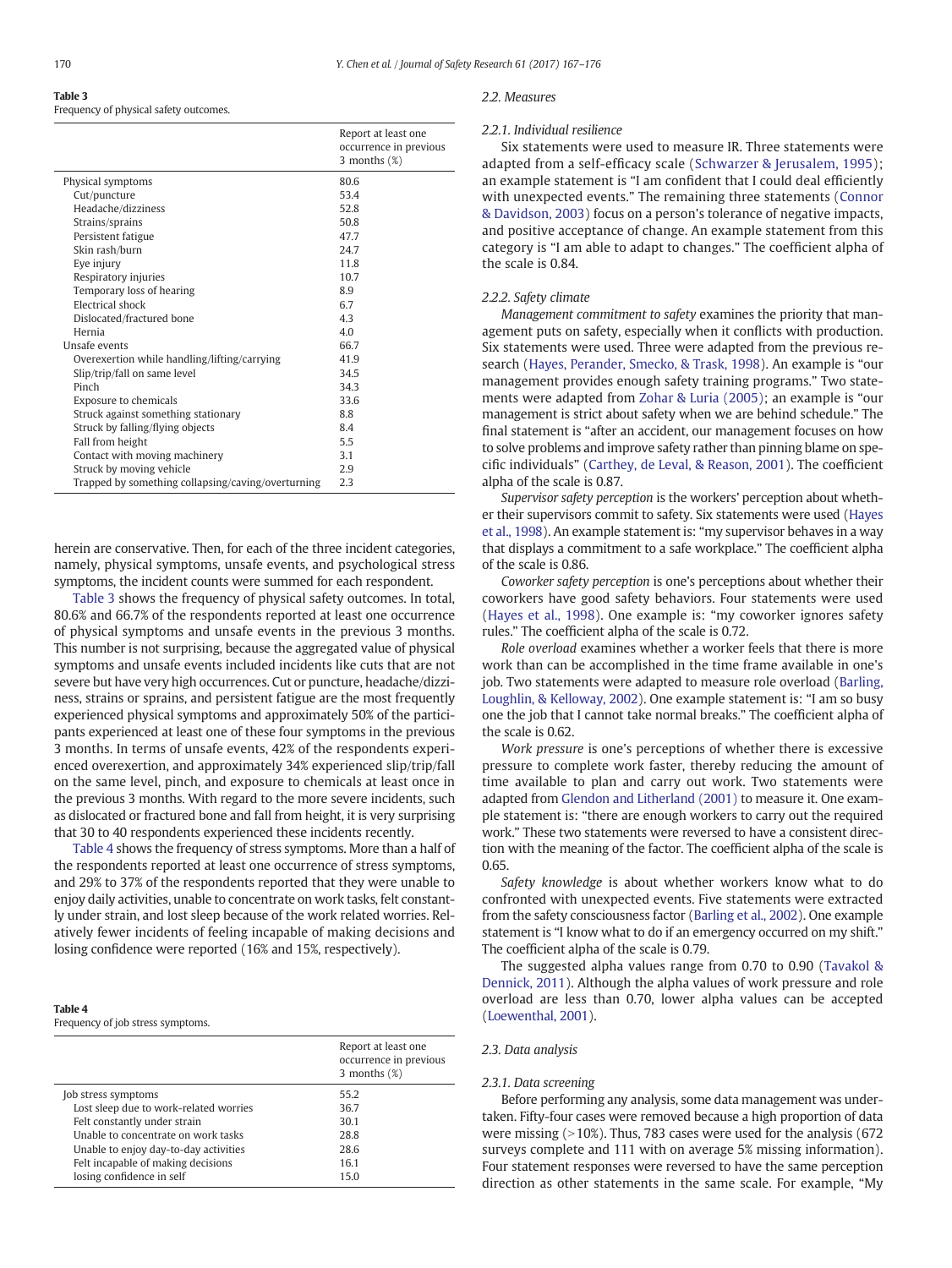coworkers ignore safety rules" was reversed to be directionally consistent with "My coworkers encourage others to be safe." Finally, missing values of one variable were replaced with the mean value of that variable across all subjects.

Regarding the univariate normality of all the variables, none of the observed variables were significantly skewed or highly kurtotic. The absolute values of the skewness of the variables were less than or equal to 2 and the kurtosis was less than or equal to 7 ([Kim, 2013](#page-8-0)). However, the original data had multivariate non-normality and outlier issues, hence, variable transformations using log10 function were attempted based on their distributions ([Tabachnick & Fidell, 2007\)](#page-9-0). For example, one variable "I always wear the protective equipment or clothing required on my job" was transformed using log10 function because it had substantial negative skewness. Although there was a slight improvement after variable transformations, multivariate non-normality and outliers still existed. One hundred cases with extreme values were reported via Mahalanobis distance detection. Thus, data transformations were not considered for the following analysis. After examination, it is believed that the outliers are the natural variation of the data, thus, the cases with extreme values were kept.

#### 2.3.2. Analysis procedure

The statistical analyses were performed using IBM SPSS Statistics and Amos (Windows version 23). The first step was to determine whether the proposed six dimensions of safety climate were conceptually distinct. Considering that the measures used in the present study were adapted from the research completed 10 years ago ([McCabe](#page-8-0) [et al., 2008\)](#page-8-0), a set of confirmatory factor analyses were used to assess the adequacy of the previously mentioned scales. Robust maximum likelihood estimation technique was used to handle the multivariate non-normality [\(Brown, 2015; Byrne, 2001a\)](#page-8-0). In Amos, the robust estimation was achieved by a bootstrapping procedure (10,000 bootstrap samples and 95% confidence intervals). The key idea underlying bootstrapping is that it creates multiple subsamples from an original data set and the bootstrapping sampling distribution is rendered free from normality assumptions ([Byrne, 2001b\)](#page-8-0). Internal-consistency reliability tests were conducted to show how well the individual scale statements reflected a common, underlying construct. Then descriptive statistics and correlations of the studied variables were analyzed. Finally, structural equation modeling (SEM) techniques were used to examine IR and the six hypothesized safety climate factors in relation to physical safety outcomes and job stress.

#### 2.3.3. Model fit indices

There is no consensus about which indices to use, but reporting a variety of indices reflects different aspects of model fit ([Hooper, Couglan, &](#page-8-0) [Mullen, 2008\)](#page-8-0). The fit indices used for SEM included an overall fit statistic  $\chi^2$ , the relative  $\chi^2$  (i.e.  $\chi^2$ /degrees of freedom), root mean square error of approximate (RMSEA), standardized root mean square residual (SRMR), comparative fit index (CFI), and the parsimonious normed fit Index (PNFI).

Although  $\chi^2$  value is very sensitive to sample size, it should be reported along with its degree of freedom and associated p value [\(Kline,](#page-8-0) [2005](#page-8-0)). The relative  $\chi^2$  (i.e.  $\chi^2$ /degrees of freedom) [\(Wheaton, Muthén,](#page-9-0)

[Alwin, & Summers, 1977\)](#page-9-0) can address the sample size limitation, and thus it was used. A suggested range for this statistic is between 2 [\(Tabachnick & Fidell, 2007\)](#page-9-0) and 5 ([Wheaton et al., 1977\)](#page-9-0). RMSEA is regarded as one of the most informative fit indices [\(Byrne, 2001b;](#page-8-0) [Diamantopoulos & Siguaw, 2000\)](#page-8-0). In a well-fitting model, its range is suggested to be from 0 to 0.08 [\(Browne & Cudeck, 1992; Hooper et al.,](#page-8-0) [2008\)](#page-8-0). The maximum acceptable upper bound of SRMR is 0.08 [\(Hu &](#page-8-0) [Bentler, 1999](#page-8-0)). CFI values greater than 0.95 have been suggested [\(Hooper et al., 2008](#page-8-0)), but CFI values greater than 0.90 are deemed acceptable. Higher values of PNFI are better, but there is no agreement about how high PNFI should be. When comparing two models, differences of 0.06 to 0.09 indicate substantial differences ([Ho, 2006;](#page-8-0) [Williams & Holahan, 1994](#page-8-0)).

#### 3. Results

#### 3.1. Measurement model

A hypothesized six-factor model was examined, composed of management commitment to safety, supervisor safety perception, coworker safety perception, work pressure, role overload, and safety knowledge. Five alternative competing models were also assessed (Table 5), including a one-factor model, two-factor model, three-factor model, fourfactor model, and five-factor model.

All of the alternative models are nested in the proposed six-factor model, so we compared the hypothesized six-factor model with each of the competing models based on the Chi-square difference ( $\chi^2$  diff) associated with the models. The  $\chi^2$  difference also follows a  $\chi^2$  distribution. For instance, the  $\chi^2$  value of the hypnotized six-factor model is 778.37 with a degree of freedom is 252 and the  $\chi^2$  value of the alternative one-factor model is 2119.35 with a degree of freedom is 267. The  $\chi^2$ difference between these two models is 1340.98 with a degree of freedom of 15, which is significant. This suggests that the six-factor model is superior to the one-factor model. The results in Table 5 suggest that the hypothesized six-factor model performs better than all the alternative models. The findings also show that the six scales are conceptually different.

Following these steps, individual resilience in relation to the six proposed factors of safety climate were further examined. In the final measurement model (a total of seven factors, MC, SS, CS, WP, RO, SK, and IR),  $\chi^2$  (405) = 1124.68, p < 0.01. The fit indices have the following values:  $\chi^2$ /d.f. = 2.78, RMSEA = 0.048, SRMR = 0.06, CFI = 0.93, PNFI = 0.78. Overall, the fit indices suggest that the final measurement model fits the data well.

[Table 6](#page-5-0) shows the factor loadings and squared multiple correlation (SMC) of each scale statement. [Table 10](#page-7-0) shows the detailed scale ques-tions. All the estimates in [Table 6](#page-5-0) are significant ( $p < 0.001$ ). The factor loadings are the standardized regression weights, ranging from 0.42 to 0.82. In Amos, SMC of a statement variable is the proportion of its variance that is accounted for by its predictors ([Arbuckle, 2012\)](#page-8-0), which is also known as  $R^2$ . For example, SMC of statement MC1 is 0.47, i.e. 47% variance of MC1 was explained by the factor "management commitment to safety." Lower and upper bound of SMC estimates were also given based on 10,000 bootstrap samples with 95% confidence intervals.

Table 5

Comparisons of the hypothesized six-factor model of safety climate with selected alternative models.

| Model                                                             |         | d.f. | $\gamma^2$ diff | d.f. diff | $\gamma^2$ /d.f. | <b>RMSEA</b> | <b>SRMR</b> | <b>CFI</b> | <b>PNFI</b> |
|-------------------------------------------------------------------|---------|------|-----------------|-----------|------------------|--------------|-------------|------------|-------------|
| Hypothesized six factor model of safety climate                   | 778.37  | 252  |                 |           | 3.09             | 0.05         | 0.07        | 0.94       | 0.76        |
| Alternative model 1: One factor ( $MC + SS + CS + WP + RO + SK$ ) | 2119.35 | 267  | 1340.98         | 15        | 7.94             | 0.09         | 0.08        | 0.77       | 0.66        |
| Alternative model 2: two-factors (MC + $SS + CS + WP + RO, SK$ )  | 1818.07 | 266  | 1039.7          | 14        | 6.84             | 0.09         | 0.07        | 0.81       | 0.69        |
| Alternative model 3: three-factors (MC, $SS + CS + WP + RO, SK$ ) | 1451.58 | 264  | 673.21          | 12        | 5.50             | 0.08         | 0.06        | 0.85       | 0.73        |
| Alternative model 4; four-factors (MC, WP $+$ RO, SS $+$ CS, SK)  | 1241.55 | 261  | 463.18          | 9         | 4.76             | 0.07         | 0.06        | 0.88       | 0.74        |
| Alternative model 5; five-factors (MC, SS, CS, $WP + RO$ , SK)    | 939.41  | 257  | 161.04          |           | 3.66             | 0.06         | 0.07        | 0.92       | 0.76        |

MC: management commitment to safety; SS: supervisor safety perception; CS: coworker safety perception; WP: work pressure; RO: role overload; SK: safety knowledge.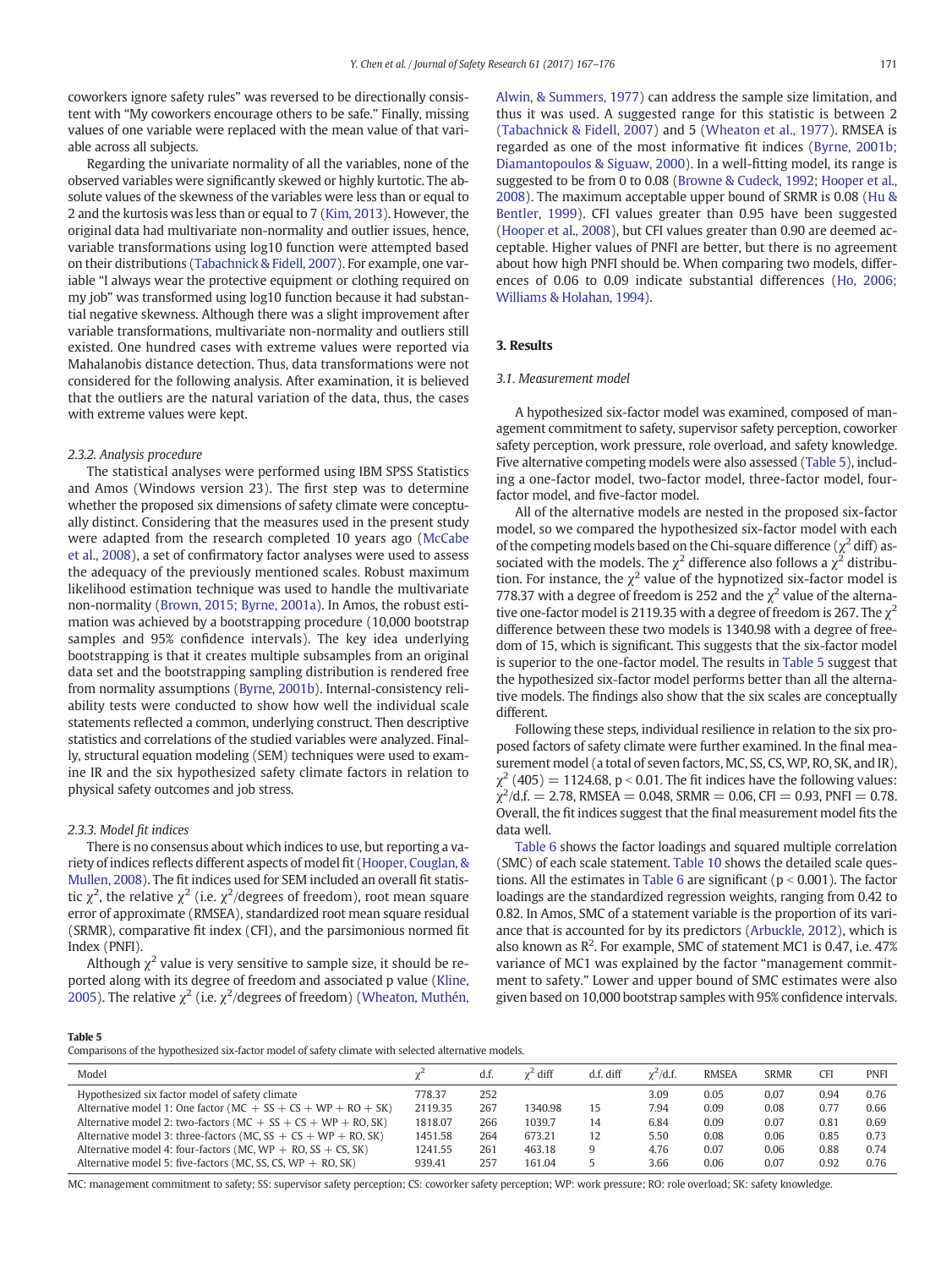#### <span id="page-5-0"></span>Table 6

Measurement model: squared multiple correlations (SMCs) and factor loadings.

| Scale           | SMCs     |                                     | Management           | Supervisor safety | Coworker safety | Work     | Role     | Safety    | Individual |
|-----------------|----------|-------------------------------------|----------------------|-------------------|-----------------|----------|----------|-----------|------------|
| statements      | Estimate | 10,000<br>bootstrapping 95%<br>C.I. | commitment to safety | perception        | perception      | pressure | overload | knowledge | resilience |
| MC1             | 0.47     | [.39, .56]                          | 0.69                 |                   |                 |          |          |           |            |
| MC <sub>2</sub> | 0.55     | [.46, .63]                          | 0.75                 |                   |                 |          |          |           |            |
| MC3             | 0.58     | [.49, .65]                          | 0.76                 |                   |                 |          |          |           |            |
| MC4             | 0.49     | [.39, .58]                          | 0.70                 |                   |                 |          |          |           |            |
| MC5             | 0.58     | [.49, .66]                          | 0.76                 |                   |                 |          |          |           |            |
| MC <sub>6</sub> | 0.48     | [.40, .56]                          | 0.69                 |                   |                 |          |          |           |            |
| SS1             | 0.46     | [.38, .54]                          |                      | 0.68              |                 |          |          |           |            |
| SS <sub>2</sub> | 0.59     | [.50, .66]                          |                      | 0.77              |                 |          |          |           |            |
| SS <sub>3</sub> | 0.68     | [.61, .73]                          |                      | 0.82              |                 |          |          |           |            |
| SS4             | 0.38     | [.31, .44]                          |                      | 0.61              |                 |          |          |           |            |
| SS <sub>5</sub> | 0.56     | [.47, .63]                          |                      | 0.75              |                 |          |          |           |            |
| SS <sub>6</sub> | 0.48     | [.38, .56]                          |                      | 0.69              |                 |          |          |           |            |
| CS1             | 0.67     | [.58, .76]                          |                      |                   | 0.82            |          |          |           |            |
| CS <sub>2</sub> | 0.18     | [.11, .26]                          |                      |                   | 0.42            |          |          |           |            |
| CS <sub>3</sub> | 0.56     | [.46, .66]                          |                      |                   | 0.75            |          |          |           |            |
| CS4             | 0.19     | [.12, .27]                          |                      |                   | 0.43            |          |          |           |            |
| WP1             | 0.44     | [.34, .54]                          |                      |                   |                 | 0.66     |          |           |            |
| WP <sub>2</sub> | 0.52     | [.40, .64]                          |                      |                   |                 | 0.72     |          |           |            |
| RO1             | 0.39     | [.28, .51]                          |                      |                   |                 |          | 0.62     |           |            |
| RO <sub>2</sub> | 0.50     | [.36, .67]                          |                      |                   |                 |          | 0.71     |           |            |
| SK1             | 0.29     | [.19, .40]                          |                      |                   |                 |          |          | 0.54      |            |
| SK <sub>2</sub> | 0.29     | [.18, .42]                          |                      |                   |                 |          |          | 0.54      |            |
| SK3             | 0.59     | [.48, .70]                          |                      |                   |                 |          |          | 0.77      |            |
| SK4             | 0.47     | [.37, .56]                          |                      |                   |                 |          |          | 0.68      |            |
| SK <sub>5</sub> | 0.43     | [.34, .53]                          |                      |                   |                 |          |          | 0.66      |            |
| IR1             | 0.36     | [.27, .46]                          |                      |                   |                 |          |          |           | 0.73       |
| IR <sub>2</sub> | 0.53     | [.45, .61]                          |                      |                   |                 |          |          |           | 0.72       |
| IR3             | 0.52     | [.43, .61]                          |                      |                   |                 |          |          |           | 0.59       |
| IR4             | 0.35     | [.26, .44]                          |                      |                   |                 |          |          |           | 0.72       |
| IR <sub>5</sub> | 0.52     | [.44, .59]                          |                      |                   |                 |          |          |           | 0.69       |
| IR6             | 0.48     | [.38, .57]                          |                      |                   |                 |          |          |           | 0.73       |

All the factor loadings are significant ( $p < 0.01$ ).

On the whole, SMCs ranged from 0.18 to 0.68. Accordingly, the adequacy of the measurement model was supported.

#### 3.2. Correlations among the variables

Table 7 displays descriptive statistics and the correlations between the studied variables. In general, management commitment to safety, supervisor safety perception, coworker safety perception, safety knowledge, and individual resilience had significantly negative correlations with physical symptoms, unsafe events, and psychological stress symptoms. Work pressure and role overload were positively related to physical symptoms, unsafe events, and psychological stress symptoms. In addition, management commitment to safety, supervisor safety perception, coworker safety perception, safety knowledge, and individual resilience were positively correlated with each other. Work pressure was positively related to role overload. Physical symptoms, unsafe events, and psychological stress were positively correlated with each other. Finally, management commitment to safety and supervisor safety perception had the strongest negative correlations with physical symptoms and unsafe events; and coworker safety perception had the strongest negative correlation with psychological stress symptoms. Work pressure had the strongest positive correlations with physical symptoms, unsafe events, and psychological stress.

#### 3.3. Structural model

To examine the impact of safety climate and individual resilience on physical safety outcomes and psychological stress symptoms, a structural model was built (model 1 in [Fig. 2](#page-6-0)). The latent construct of safety climate was indicated by six dimensions: management commitment to safety, supervisor safety perception, coworker safety perception, work pressure, role overload, and safety knowledge. The overall model

#### Table 7

Descriptive statistics and correlations.

|                                      | Number of statements in each scale | M    | S.D. |                          |      | $\overline{4}$ |         | 6       |         | 8       | 9       | 10      |
|--------------------------------------|------------------------------------|------|------|--------------------------|------|----------------|---------|---------|---------|---------|---------|---------|
| 1. Physical symptoms                 |                                    | 6.01 | 6.12 | 0.59                     | 0.46 | $-0.29$        | $-0.29$ | $-0.24$ | 0.35    | 0.16    | $-0.18$ | $-0.18$ |
| 2. Unsafe events                     |                                    | 3.59 | 5.19 | $\overline{\phantom{0}}$ | 0.41 | $-0.23$        | $-0.23$ | $-0.22$ | 0.26    | 0.14    | $-0.17$ | $-0.15$ |
| 3. Psychological stress symptoms     |                                    | 3.62 | 4.56 |                          | -    | $-0.19$        | $-0.20$ | $-0.25$ | 0.30    | 0.26    | $-0.15$ | $-0.20$ |
| 4. Management commitment to safety 6 |                                    | 3.48 | 0.54 |                          |      | 0.87           | 0.69    | 0.41    | $-0.68$ | $-0.25$ | 0.55    | 0.48    |
| 5. Supervisor safety perception      | 6                                  | 2.99 | 0.51 |                          |      |                | 0.86    | 0.42    | $-0.57$ | $-0.24$ | 0.48    | 0.44    |
| 6. Coworker safety perception        | 4                                  | 3.41 | 0.74 |                          |      |                |         | 0.72    | $-0.40$ | $-0.47$ | 0.27    | 0.23    |
| 7. Work pressure                     |                                    | 0.57 | 0.52 |                          |      |                |         |         | 0.65    | 0.48    | $-0.34$ | $-0.51$ |
| 8. Role overload                     |                                    | 0.70 | 0.54 |                          |      |                |         |         |         | 0.62    | $-0.22$ | $-0.32$ |
| 9. Safety knowledge                  |                                    | 3.19 | 0.42 |                          |      |                |         |         |         |         | 0.79    | 0.53    |
| 10. Individual resilience            | 6                                  | 3.14 | 0.37 |                          |      |                |         |         |         |         |         | 0.84    |

All the correlations are significant ( $p < 0.01$ ), two tailed; numbers underlined in the diagonal of the matrix are the Cronbach's alpha of the scales.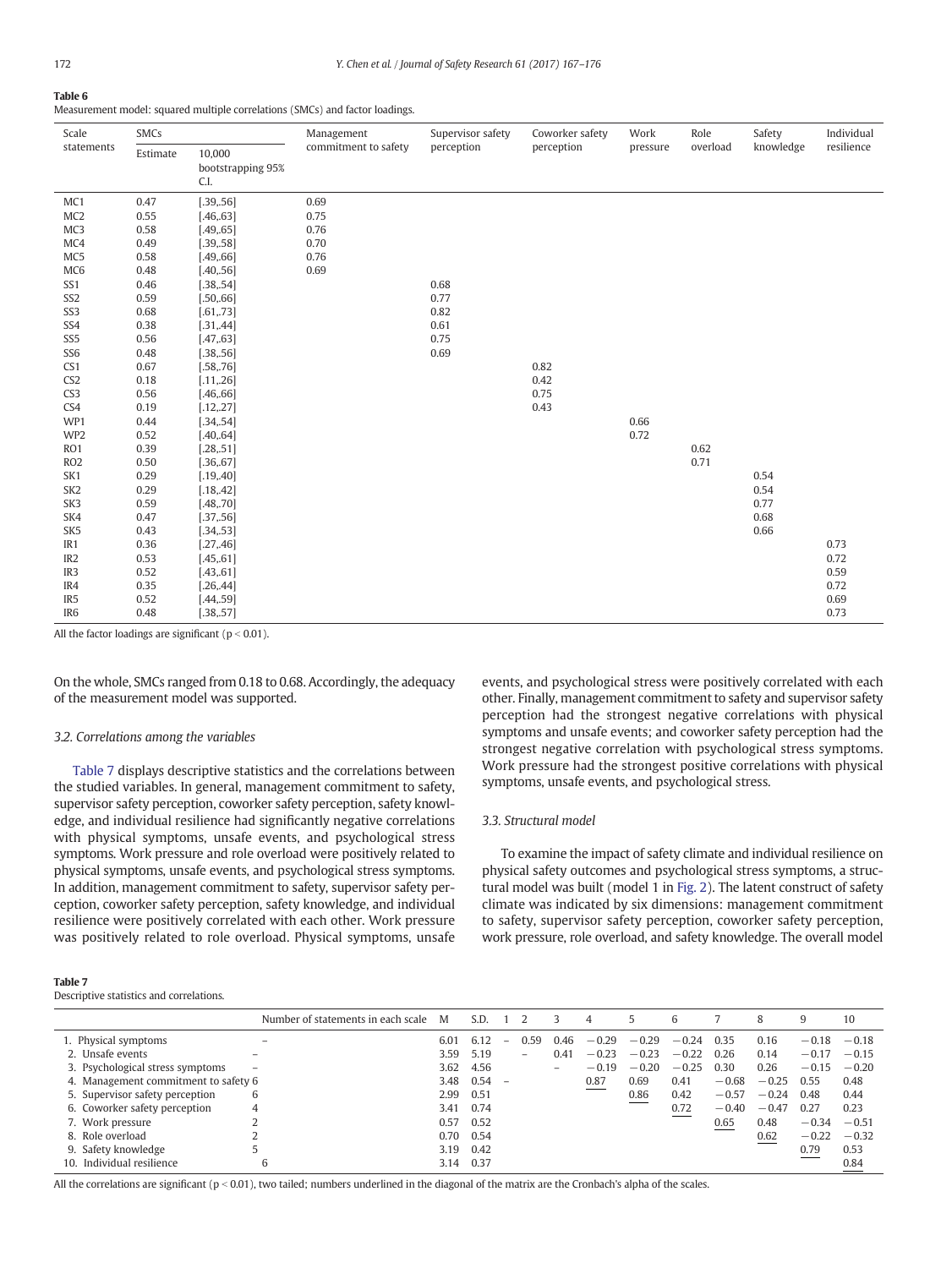<span id="page-6-0"></span>

Fig. 2. Structural equation model. Model 1: without non-significant coefficients from individual resilience to physical symptoms and unsafe events. Model 2 shown by dashed line and by italic numbers: with non-significant coefficients from individual resilience to physical symptoms and unsafe events.

fit of model 1 was assessed by  $\chi^2$  (509) = 1459.80, p < 0.01. Because  $\chi^2$ tends to be affected by sample size, it is advisable to use other fit indices. In our model,  $\chi^2/{\rm d.f.} = 2.87$ , RMSEA  $=$  0.049, SRMR  $=$  0.07, CFI  $=$  0.91,  $PNFI = 0.79$ . These fit measures all indicate that the hypothesized model fits the data well. Further, all structural coefficients were significant ( $p < 0.01$ ).

We also compared the model to one with the non-significant paths from individual resilience to physical symptoms and unsafe events, i.e. Model 2 in Fig. 2. The fit indices of model 2 together with those of model 1 are listed in Table 8. The  $\chi^2$  difference of model 1 and model 2 is 4.34 with 2° of freedom, which was not significant. It suggested that the parsimonious model (i.e. model 1) is the better choice. It is also worth mentioning that other models, such as a model with direct path from safety climate to psychological stress symptoms, were also compared. All the findings showed that model 1 has the best-fit.

Path analysis of model 1 was conducted to determine whether safety climate has indirect effects on stress symptoms. As shown in Table 9, besides the direct effects displayed in Fig. 2, safety climate had significantly indirect negative effects on physical symptoms via unsafe events; and unsafe events had significantly indirect positive effects on stress symptoms via physical symptoms. More interestingly is that safety climate had a significant indirect negative impact (i.e.  $-0.16$ ) on stress symptoms via both physical symptoms and unsafe events. This indirect effect was achieved through three paths:  $SC \rightarrow physical$  symptoms  $\rightarrow$  stress symptoms;  $SC \rightarrow$  unsafe events  $\rightarrow$  stress symptoms;  $SC \rightarrow$  unsafe events → physical symptoms → stress symptoms. Thus, the indirect effect was decomposed into three parts,  $-0.07, -0.04$ , and  $-0.05$ , respectively. Because AMOS only reported the total indirect effect from one variable to another variable, the decomposition of the indirect effect was conducted manually by the authors; therefore, the corresponding bootstrapping results were not available here.

#### Table 8

Comparisons of model 1 and model 2.

| Model              |                              | u.i.       | diff                | . diff<br>u.i. | .<br>/ u.i.  | <b>RMSEA</b>      | <b>SRMR</b>       | $\sim$ respectively.<br>ີ້ | <b>PNFI</b>            |
|--------------------|------------------------------|------------|---------------------|----------------|--------------|-------------------|-------------------|----------------------------|------------------------|
| Model 1<br>Model 2 | 1459.80<br>.<br>1455.46<br>. | 509<br>507 | $\sqrt{2}$<br>$+34$ |                | 2.87<br>2.87 | 0.05<br>0.05<br>. | 0.07<br>0.07<br>. | 0.91<br>0.91<br>.          | 0.79<br>በ 70<br>U. I J |

#### Table 9

Direct and indirect effect testing of the hypothesized model relationships.

| Path                                                                                         | $R^2$ contribution | Direct effects | Indirect effects | 10,000 bootstrapping 95% C.I. |
|----------------------------------------------------------------------------------------------|--------------------|----------------|------------------|-------------------------------|
| Direct effects                                                                               |                    |                |                  |                               |
| $SC \rightarrow physical symptoms$                                                           | 0.07               | $-0.17$        |                  |                               |
| $SC \rightarrow$ unsafe events                                                               | 0.06               | $-0.24$        |                  |                               |
| $IR \rightarrow$ stress symptoms                                                             | 0.03               | $-0.11$        |                  |                               |
| Unsafe events $\rightarrow$ physical symptoms                                                | 0.34               | 0.58           |                  |                               |
| Unsafe events $\rightarrow$ stress symptoms                                                  | 0.09               | 0.15           |                  |                               |
| Physical symptoms $\rightarrow$ stress symptoms                                              | 0.17               | 0.39           |                  |                               |
| Indirect effects                                                                             |                    |                |                  |                               |
| $SC \rightarrow$ unsafe events $\rightarrow$ physical symptoms                               |                    |                | $-0.14$          | $[-0.19, -0.09]$              |
| $SC \rightarrow$ (physical symptoms and unsafe events) $\rightarrow$ stress symptoms         |                    |                | $-0.16$          | $[-0.21, -0.11]$              |
| $SC \rightarrow physical symptoms \rightarrow stress symptoms$                               |                    |                | $-0.07$          |                               |
| $SC \rightarrow$ unsafe events $\rightarrow$ stress symptoms                                 |                    |                | $-0.04$          |                               |
| $SC \rightarrow$ unsafe events $\rightarrow$ physical symptoms $\rightarrow$ stress symptoms |                    |                | $-0.05$          |                               |
| Unsafe events- $>$ physical symptoms $\rightarrow$ stress symptoms                           |                    |                | 0.23             | [0.17, 0.29]                  |

Direct effects, indirect effects, and 95% bootstrapped confidence intervals denoting indirect effects are significant ( $p < 0.01$ ).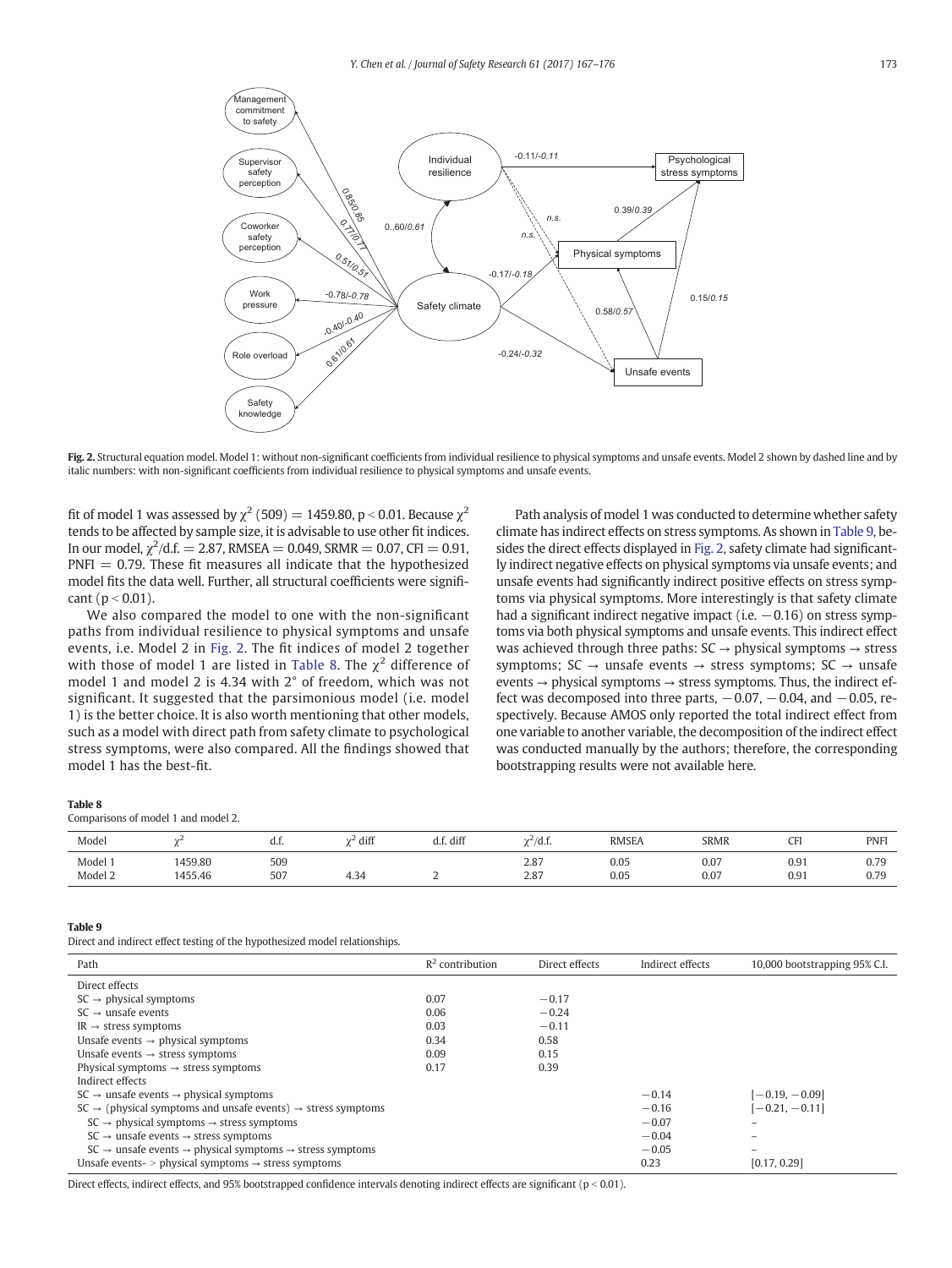#### <span id="page-7-0"></span>Table 10

Scale statements.

#### Management commitment to safety

- MC1 Our management provides enough safety training programs<br>MC2 Our management conducts frequent safety inspections
- Our management conducts frequent safety inspections
- MC3 Our management provides safe equipment
- MC4 Our management is strict about working safely when work falls behind schedule
- MC5 Our management gives safety personnel the power they need to do their job
- MC6 After an unsafety event, our management focuses on how to solve problems and improve safety, rather than seeking to pin blame on specific individuals

Supervisor safety perception

- SS1 My supervisor spends time showing me the safest way to do things at work
- SS2 My supervisor expresses satisfaction when I perform my job safely
- SS3 My supervisor talks about values and beliefs in the importance of safety SS4 My supervisor makes sure that we receive appropriate rewards for
- achieving safety targets on the job
- SS5 My supervisor behaves in a way that displays a commitment to a safe workplace SS6 My supervisor keeps workers informed of safety rules

Coworker safety perception

- CS1 My coworkers ignore safety rules (R)
- CS2 My coworkers encourage others to be safe
- CS3 My coworkers take chances with safety (R)
- CS4 My coworkers keep work area clean

#### Work pressure

- WP1 There are enough workers to carry out the required work (R)
- WP2 There is sufficient "thinking time" to enable workers to plan and carry out the required work (R)

#### Role overload

- RO1 I am so busy on the job that I can't take normal breaks.
- RO2 There is too much work to do in my job for it all to be done well

#### Safety knowledge

- SK1 I always wear the protective equipment or clothing required on my job
- SK2 I do not use equipment that I feel is unsafe
- SK3 I inform management of any potential hazards I notice on the job
- SK4 I know what procedures to follow if a worker is injured on my shift
- SK5 I would know what to do if an emergency occurred on my shift

#### Individual resilience

- IR1 It is so easy for me to stay focused and accomplish my goals
- IR2 I am confident that I could deal efficiently with unexpected events
- IR3 I remain calm when facing difficulties because I can rely on my coping abilities
- IR4 When confronted with a problem, I can usually find several solutions
- IR5 I can cope with stress<br>IR6 I can focus and think
- I can focus and think clearly when I am under pressure

R: reverse.

Moreover,  $R^2$  of unsafe events, physical symptoms, and psychological stress symptoms were 0.06, 0.41, and 0.29, respectively. Although it has been argued that it is difficult to decompose the  $\mathbb{R}^2$  contribution of correlated predictors, Dominance Analysis (DA) is a well-known approach to determining the relative importance of each predictor [\(Budescu & V, 1993\)](#page-8-0). The novelty of DA is that "predictors are compared in a pairwise fashion across all subset models, and a hierarchy of levels of dominance can be established" ([Azen & Budescu, 2006](#page-8-0)). [Table 9](#page-6-0) gives the estimates of the  $R^2$  contribution from each predictor based on DA. Matlab R2015b was used and the code employed was from [Broomell,](#page-8-0) [Lorenz, & Helwig \(2010\).](#page-8-0) As displayed, safety climate explained 7% and 6% variance of physical symptoms and unsafe events, respectively. IR explained 3% variance of stress symptoms, physical symptoms contributed 17%, and unsafe events contributed 9%.

#### 4. Discussion

The objective of this study was to examine the impacts of safety climate and individual resilience on physical safety outcomes and job stress of construction workers. Six dimensions of safety climate were adapted from previous research. Each of these dimensions was found to be significant, and to be important components of the latent construct of safety climate including management commitment to safety climate, supervisor safety perception, coworker safety perception, work pressure, role overload, and safety knowledge. Our findings validated H1 and confirmed that safety climate is a critical factor predicting the occurrence of physical safety outcomes in the construction industry [\(Fang et al., 2006; Hon et al., 2014; Mohamed, 2002\)](#page-8-0). Among the six factors of safety climate, management commitment to safety, and supervisor safety perception had the strongest positive correlations with safety climate; work pressure had the strongest negative correlation with safety climate. This validated that management commitment to safety and the balance between safety and production are essential aspects of workplace safety climate [\(Flin et al., 2000; Glendon & Litherland,](#page-8-0) [2001; Huang et al., 2006; Zohar, 2000; Zohar & Luria, 2005\)](#page-8-0).

The current study showed that job related stress is a common phenomenon in the Ontario construction industry. Approximately one third of the respondents reported experiencing at least four of the six stress symptoms. The strong correlations between job stress and physical safety outcomes indicate that more attention needs to be paid to the job related stress in the construction industry. Moreover, we found that safety climate has the potential to decrease workers' job stress. This suggests that safety climate can affect not only employees' physical health but also their psychological health.

Individual resilience had a significantly negative impact on psychological stress, which validated [H3.](#page-1-0) It explained 3% of the variance of stress. Individual resilience improvement can be taken as a secondary preventer of job stress [\(Cooper & Cartwright, 1997\)](#page-8-0). Hence, organizations may consider developing training programs, such as awareness activities [\(Cooper & Cartwright, 1997\)](#page-8-0), to improve workers' relaxation techniques, cognitive coping skills, and work/lifestyle modification skills. Failing our expectation, [H2](#page-1-0) was not confirmed (i.e., we did not find that individual resilience was associated with physical safety outcomes). More research is needed to validate this.

There are several limitations of the current study. First, the study was based on a cross-sectional design, which prevented us from making definitive causal conclusions. Second, work pressure and role overload had relatively low internal consistency alpha values, which needs to be enhanced in the future. Finally, our data were skewed to larger-size companies, which also needs to be addressed in the future.

#### 5. Conclusions

This study demonstrated that, in addition to injuries and unsafe events, job related stress is very common in the construction industry. Safety climate was confirmed to be associated with fewer physical safety outcomes and with fewer job related stresses. Results also suggest that individual resilience affects one's ability to manage job-related stress. These findings highlight the role of organizational factors as well as individual factors in affecting individual safety performance and psychological well-being. Given these findings, construction organizations need to not only monitor employees' safety performance but also their psychological well-being. Promoting a positive safety climate together with developing training programs focusing on improving employees' psychological health, especially post-trauma psychological health, can improve the organizations' safety performance.

#### Acknowledgements

This research was supported by Ontario Ministry of Labour Research Opportunities Program (ROP) (Grant number 13-R-047). We would like to thank all of the construction companies, production and safety managers, supervisors, workers, and site personnel for their support, engagement, and participation.We would also like to thank Prof. Edwin Tam in the University of Windsor and Prof. Ehsan Rezazadeh Azar in the Lakehead University for their support and participation of our survey collection. Our appreciation also goes to all the research interns who helped us collect the surveys. Finally, we sincerely thank Dr. Ted Scharf for the knowledge he shared and for the outstanding guidance he provided.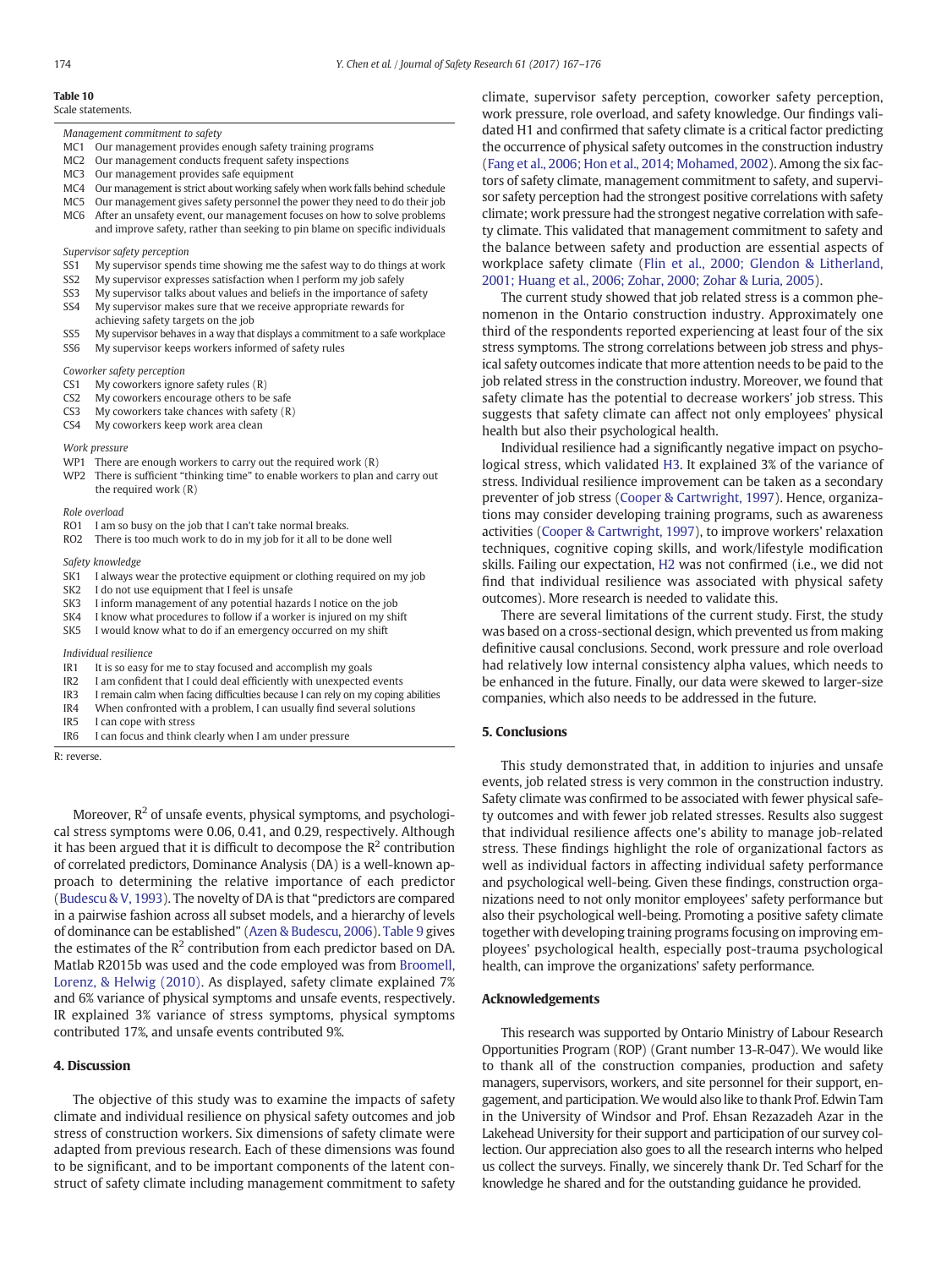#### <span id="page-8-0"></span>References

- Ali, T. H. (2006). Infl[uence of national culture on construction safety climate in Pakistan.](http://refhub.elsevier.com/S0022-4375(17)30151-2/rf0005) Griffi[th University.](http://refhub.elsevier.com/S0022-4375(17)30151-2/rf0005)
- Arbuckle, J. L. (2012). IBM® SPSS® Amos™ 21 User's guide. Retrieved May 1, 2016, from [ftp://public.dhe.ibm.com/software/analytics/spss/documentation/amos/21.0/en/](ftp://public.dhe.ibm.com/software/analytics/spss/documentation/amos/21.0/en/Manuals/IBM_SPSS_Amos_Users_Guide.pdf) [Manuals/IBM\\_SPSS\\_Amos\\_Users\\_Guide.pdf](ftp://public.dhe.ibm.com/software/analytics/spss/documentation/amos/21.0/en/Manuals/IBM_SPSS_Amos_Users_Guide.pdf)
- Avey, J. B., Reichard, R. J., Luthans, F., & Mhatre, K. H. (2011). Meta-analysis of the impact of positive psychological capital on employee attitudes, behaviors, and performance. Human Resource Development Quarterly, 22(2), 127–152. http://dx.doi.org[/10.1002/](http://dx.doi.org/10.1002/hrdq.20070) hrda.20070.
- Azen, R., & Budescu, D. V. (2006). Comparing predictors in multivariate regression models: an extension of dominance analysis. Journal of Educational and Behavioral Statistics, 31(2), 157–180. http://dx.doi.org/[10.3102/10769986031002157.](http://dx.doi.org/10.3102/10769986031002157)
- Barling, J., Loughlin, C., & Kelloway, E. K. (2002). Development and test of a model linking safety-specific transformational leadership and occupational safety. Journal of Applied Psychology, 87(3), 488–496. http://dx.doi.org/[10.1037/0021-9010.87.3.488.](http://dx.doi.org/10.1037/0021-9010.87.3.488)
- Becerik-Gerber, B., & Siddiqui, M. (2014). Civil engineering grand challenges: opportunities for data sensing, information analysis, and knowledge discovery. Journal of Computing in Civil Engineering, 28(4), 1–13. http://dx.doi.org/[10.1061/\(ASCE\)CP.](http://dx.doi.org/10.1061/(ASCE)CP.1943-5487.0000290) [1943-5487.0000290.](http://dx.doi.org/10.1061/(ASCE)CP.1943-5487.0000290)
- Broomell, S., Lorenz, F., & Helwig, N. E. (2010). Dominance function in Matlab. Retrieved October 1, 2016, from <http://www.andrew.cmu.edu/user/sbb59/code.html>
- Brown, T. A. (2015). Confi[rmatory factor analysis for applied research.](http://refhub.elsevier.com/S0022-4375(17)30151-2/rf0040) New York: The [Guilford Press.](http://refhub.elsevier.com/S0022-4375(17)30151-2/rf0040)
- Browne, M. W., & Cudeck, R. (1992). Alternative ways of Assesing model fit. Sociological Methods & Research, 21(2), 230–258. http://dx.doi.org/10.1177/  $http://dx.doi.org/10.1177/$  $http://dx.doi.org/10.1177/$ [0049124192021002005](http://dx.doi.org/10.1177/0049124192021002005).
- Budescu, D. V., & V, D. (1993). Dominance analysis: A new approach to the problem of relative importance of predictors in multiple regression. Psychological Bulletin, 114(3), 542–551. http://dx.doi.org[/10.1037/0033-2909.114.3.542](http://dx.doi.org/10.1037/0033-2909.114.3.542).
- Bureau of Labor Statistics (BLS) (2014). Number, percent, and rate of fatal occupational injuries by selected worker characteristics, industry, and occupation, 1996–2014. Retrieved October 10, 2016, from <http://www.bls.gov/iif/>
- Byrne, B. M. (2001a). Structural equation modeling with AMOS, EQS, and LISREL: comparative approaches to testing for the factorial validity of a measuring instrument.<br>International Journal of Testing,  $1(1)$ , 55-86. http://dx.doi.org/10.1207/ Testing, 1(1), 55–86. http://dx.doi.org[/10.1207/](http://dx.doi.org/10.1207/S15327574IJT0101_4) [S15327574IJT0101\\_4](http://dx.doi.org/10.1207/S15327574IJT0101_4).
- Byrne, B. M. (2001b). [Structural equation modeling with AMOS: basic concepts, applications,](http://refhub.elsevier.com/S0022-4375(17)30151-2/rf0065) and programming. [Mahwah, NJ: Lawrence Erlbaum Associations, Inc.](http://refhub.elsevier.com/S0022-4375(17)30151-2/rf0065)
- Carthey, J., de Leval, M. R., & Reason, J. T. (2001). Institutional resilience in healthcare systems. Quality in Health Care: QHC, 10(1), 29–32. http://dx.doi.org[/10.1136/qhc.10.1.](http://dx.doi.org/10.1136/qhc.10.1.29) [29.](http://dx.doi.org/10.1136/qhc.10.1.29)
- Cattell, K., Bowen, P., & Edwards, P. (2016). Stress among South African construction professionals: A job demand-control-support survey. Construction Management and Economics, 34(10), 700–723. http://dx.doi.org[/10.1080/01446193.2016.1203967](http://dx.doi.org/10.1080/01446193.2016.1203967).
- Chen, Y., Alderman, E., & McCabe, B. (2015). [Data collection framework for construction](http://refhub.elsevier.com/S0022-4375(17)30151-2/rf0080) safety. ICSC15 - [The Canadian Society for Civil Engineering's 5th international/11th con](http://refhub.elsevier.com/S0022-4375(17)30151-2/rf0080)[struction specialty conference. Vancouver, Canada](http://refhub.elsevier.com/S0022-4375(17)30151-2/rf0080).
- Cigularov, K. P., Lancaster, P. G., Chen, P. Y., Gittleman, J., & Haile, E. (2013). Measurement equivalence of a safety climate measure among Hispanic and white non-Hispanic construction workers. Safety Science, 54, 58–68. http://dx.doi.org/[10.1016/j.ssci.](http://dx.doi.org/10.1016/j.ssci.2012.11.006) [2012.11.006](http://dx.doi.org/10.1016/j.ssci.2012.11.006).
- Connor, K. M., & Davidson, J. R. T. (2003). Development of a new resilience scale: the Connor-Davidson resilience scale (CD-RISC). Depression and Anxiety, 18(2), 76–82. http://dx.doi.org[/10.1002/da.10113](http://dx.doi.org/10.1002/da.10113).
- Cooper, C. L., & Cartwright, S. (1997). An intervention strategy for workplace stress. Journal of Psychosomatic Research, 43(1), 7–16. http://dx.doi.org/[10.1016/S0022-](http://dx.doi.org/10.1016/S0022-3999(96)00392-3) [3999\(96\)00392-3](http://dx.doi.org/10.1016/S0022-3999(96)00392-3).
- Cox, S. J., & Cheyne, A. J. T. (2000). Assessing safety culture in offshore environments. Safety Science, 34(1–3), 111–129. http://dx.doi.org[/10.1016/S0925-7535\(00\)00009-6](http://dx.doi.org/10.1016/S0925-7535(00)00009-6).
- Dedobbeleer, N., & Béland, F. (1991). A safety climate measure for construction sites. Journal of Safety Research, 22(2), 97–103. http://dx.doi.org/[10.1016/0022-4375\(91\)90017-P](http://dx.doi.org/10.1016/0022-4375(91)90017-P).
- Diamantopoulos, A., & Siguaw, J. A. (2000). Introducing LISREL. [London: SAGE Publications.](http://refhub.elsevier.com/S0022-4375(17)30151-2/rf0110)
- Eid, J., Mearns, K., Larsson, G., Laberg, J. C., & Johnsen, B. H. (2012). Leadership, psychological capital and safety research: conceptual issues and future research questions. Safety Science, 50(1), 55–61. http://dx.doi.org/[10.1016/j.ssci.2011.07.001.](http://dx.doi.org/10.1016/j.ssci.2011.07.001)
- Fang, D., Chen, Y., & Wong, L. (2006). Safety climate in construction industry: a case study in Hong Kong. Journal of Construction Engineering and Management, 132(6), 573–584. http://dx.doi.org[/10.1061/\(ASCE\)0733-9364\(2006\)132:6\(573\)](http://dx.doi.org/10.1061/(ASCE)0733-9364(2006)132:6(573)).
- Flin, R., Mearns, K., O'Connor, P., & Bryden, R. (2000). Measuring safety climate: identifying the common features. Safety Science, 34(1–3), 177–192. http://dx.doi.org/[10.](http://dx.doi.org/10.1016/S0925-7535(00)00012-6) [1016/S0925-7535\(00\)00012-6](http://dx.doi.org/10.1016/S0925-7535(00)00012-6).
- Gillen, M., Baltz, D., Gassel, M., Kirsch, L., & Vaccaro, D. (2002). Perceived safety climate, job demands, and coworker support among union and nonunion injured construction workers. Journal of Safety Research, 33(1), 33–51. http://dx.doi.org/[10.1016/](http://dx.doi.org/10.1016/S0022-4375(02)00002-6) [S0022-4375\(02\)00002-6](http://dx.doi.org/10.1016/S0022-4375(02)00002-6).
- Glendon, A. I., & Litherland, D. K. (2001). Safety climate factors, group differences and safety behaviour in road construction. Safety Science, 39(3), 157–188. http://dx.doi. org[/10.1016/S0925-7535\(01\)00006-6.](http://dx.doi.org/10.1016/S0925-7535(01)00006-6)
- Glendon, A., & Stanton, N. (2000). Perspectives on safety culture. Safety Science, 34(1–3), 193–214. http://dx.doi.org[/10.1016/S0925-7535\(00\)00013-8.](http://dx.doi.org/10.1016/S0925-7535(00)00013-8)
- Goldenhar, L. M., Williams, L. J., & Swanson, N. G. (2003). Modelling relationships between job stressors and injury and near-miss outcomes for construction labourers. Work & Stress, 17(3), 218–240. http://dx.doi.org/[10.1080/02678370310001616144.](http://dx.doi.org/10.1080/02678370310001616144)
- Guo, B., Yiu, T., & González, V. (2016). Predicting safety behavior in the construction industry: development and test of an integrative model. Safety Science, 84, 1–11. http://dx.doi.org[/10.1016/j.ssci.2015.11.020](http://dx.doi.org/10.1016/j.ssci.2015.11.020).
- Hayes, B. E., Perander, J., Smecko, T., & Trask, J. (1998). Measuring perceptions of workplace safety: development and validation of the work safety scale. Journal of Safety Research, 29(3), 145–161. http://dx.doi.org/[10.1016/S0022-4375\(98\)00011-5](http://dx.doi.org/10.1016/S0022-4375(98)00011-5).
- Ho, R. (2006). [Handbook of univariate and multivariate data analysis and interpretation with](http://refhub.elsevier.com/S0022-4375(17)30151-2/rf0160) SPSS. [New York: CRC Press.](http://refhub.elsevier.com/S0022-4375(17)30151-2/rf0160)
- Hon, C. K. H., Chan, A. P. C., & Yam, M. C. H. (2014). Relationships between safety climate and safety performance of building repair, maintenance, minor alteration, and addition (RMAA) works. Safety Science, 65, 10–19. http://dx.doi.org[/10.1016/j.ssci.2013.](http://dx.doi.org/10.1016/j.ssci.2013.12.012) [12.012.](http://dx.doi.org/10.1016/j.ssci.2013.12.012)
- Hooper, D., Couglan, J., & Mullen, M. R. (2008). [Structural equation modelling: guidelines](http://refhub.elsevier.com/S0022-4375(17)30151-2/rf0170) for determining model fit. [Electronic Journal of Business Research Methods](http://refhub.elsevier.com/S0022-4375(17)30151-2/rf0170), 6(1), 53–[60.](http://refhub.elsevier.com/S0022-4375(17)30151-2/rf0170)
- Hu, L., & Bentler, P. M. (1999). Cutoff criteria for fit indexes in covariance structure analysis: Conventional criteria versus new alternatives. Structural Equation Modeling: A Multidisciplinary Journal, 6(1), 1–55. http://dx.doi.org/[10.1080/10705519909540118](http://dx.doi.org/10.1080/10705519909540118).
- Hu, B. S., Liang, Y. X., Hu, X. Y., Long, Y. F., & Ge, L. N. (2000). Posttraumatic stress disorder in co-workers following exposure to a fatal construction accident in China. International Journal of Occupational and Environmental Health, 6(3), 203–207. http://dx.doi.org[/10.1179/oeh.2000.6.3.203](http://dx.doi.org/10.1179/oeh.2000.6.3.203).
- Huang, Y. -H., Ho, M., Smith, G. S., & Chen, P. Y. (2006). Safety climate and self-reported injury: Assessing the mediating role of employee safety control. Accident Analysis & Prevention, 38(3), 425–433. http://dx.doi.org/[10.1016/j.aap.2005.07.002.](http://dx.doi.org/10.1016/j.aap.2005.07.002)
- Kim, H. -Y. (2013). Statistical notes for clinical researchers: Assessing normal distribution (2) using skewness and kurtosis. Restorative Dentistry & Endodontics, 38(1), 52–54. http://dx.doi.org[/10.5395/rde.2013.38.1.52.](http://dx.doi.org/10.5395/rde.2013.38.1.52)
- Kines, P., Andersen, L. P. S., Spangenberg, S., Mikkelsen, K. L., Dyreborg, J., & Zohar, D. (2010). Improving construction site safety through leader-based verbal safety communication. Journal of Safety Research, 41(5), 399–406. http://dx.doi.org/[10.1016/j.](http://dx.doi.org/10.1016/j.jsr.2010.06.005) [jsr.2010.06.005.](http://dx.doi.org/10.1016/j.jsr.2010.06.005)
- Kline, R. B. (2005). [Principles and practice of structural equation modeling](http://refhub.elsevier.com/S0022-4375(17)30151-2/rf0200) (2nd ed.). New [York: The Guilford Press.](http://refhub.elsevier.com/S0022-4375(17)30151-2/rf0200)
- Leung, M., Chan, I. Y. S., & Cooper, C. L. (2015). [Stress management in the construction in](http://refhub.elsevier.com/S0022-4375(17)30151-2/rf0205)dustry. [Chichester, West Sussex, UK: John Wiley & Sons, Ltd.](http://refhub.elsevier.com/S0022-4375(17)30151-2/rf0205)
- Leung, M. -Y., Liang, Q., & Olomolaiye, P. (2016). Impact of job stressors and stress on the safety behavior and accidents of construction workers. Journal of Management in Engineering, 32(1), 1943–5479. http://dx.doi.org[/10.1061/\(ASCE\)ME.1943-5479.](http://dx.doi.org/10.1061/(ASCE)ME.1943-5479.0000373) [0000373](http://dx.doi.org/10.1061/(ASCE)ME.1943-5479.0000373).
- Lingard, H. C., Cooke, T., & Blismas, N. (2010). Safety climate in conditions of construction subcontracting: a multi-level analysis. Construction Management and Economics, 28(8), 813–825. http://dx.doi.org/[10.1080/01446190903480035.](http://dx.doi.org/10.1080/01446190903480035)
- Liu, L., Hu, S., Wang, L., Sui, G., & Ma, L. (2013). Positive resources for combating depressive symptoms among Chinese male correctional officers: perceived organizational support and psychological capital. BMC Psychiatry, 13(1), 89. http://dx.doi.org/[10.](http://dx.doi.org/10.1186/1471-244X-13-89) [1186/1471-244X-13-89.](http://dx.doi.org/10.1186/1471-244X-13-89)
- Loewenthal, K. M. (2001). [An introduction to psychological tests and scales](http://refhub.elsevier.com/S0022-4375(17)30151-2/rf0225) (2nd ed.). Hove, [UK: Psychology Press.](http://refhub.elsevier.com/S0022-4375(17)30151-2/rf0225)
- Luthans, F. (2002). The need for and meaning of positive organizational behavior. Journal of Organizational Behavior, 23(6), 695–706. http://dx.doi.org[/10.1002/job.165](http://dx.doi.org/10.1002/job.165).
- McCabe, B., Loughlin, C., Munteanu, R., Tucker, S., & Lam, A. (2008). Individual safety and health outcomes in the construction industry. Canadian Journal of Civil Engineering, 35(12), 1455–1467. http://dx.doi.org[/10.1139/L08-091](http://dx.doi.org/10.1139/L08-091).
- Mendeloff, J., & Staetsky, L. (2014). Occupational fatality risks in the United States and the United Kingdom. American Journal of Industrial Medicine, 57(1), 4–14. http://dx.doi. org[/10.1002/ajim.22258.](http://dx.doi.org/10.1002/ajim.22258)
- Mohamed, S. (2002). Safety climate in construction site environments. Journal of Construction Engineering and Management, 128(5), 375–384. http://dx.doi.org/[10.](http://dx.doi.org/10.1061/(ASCE)0733-9364(2002)128:5(375)) [1061/\(ASCE\)0733-9364\(2002\)128:5\(375\).](http://dx.doi.org/10.1061/(ASCE)0733-9364(2002)128:5(375))
- National Institute for Occupational Safety and Health (NIOSH) (2001). Fatal injuries to civilian workers in the United States, 1980–1995. Retrieved October 10, 2016, from <http://www.cdc.gov/niosh/docs/2001-129/pdfs/2001-129.pdf>
- Ontario (2014). Progress report: jobs and economy. Retrieved December 12, 2015, from <https://www.ontario.ca/government/progress-report-2014-jobs-and-economy>
- Ontario Centre for Suicide Prevention (2015). First Responders & trauma intervention and suicide prevention. Retrieved October 10, 2016, from [https://www.suicideinfo.ca/](https://www.suicideinfo.ca/wp-content/uploads/2015/05/First-Responders-Toolkit-WEB.pdf) [wp-content/uploads/2015/05/First-Responders-Toolkit-WEB.pdf](https://www.suicideinfo.ca/wp-content/uploads/2015/05/First-Responders-Toolkit-WEB.pdf)
- Ontario Infrastructure Health & Safety Association (IHSA) (2008). Fatalities, injuries, and disease. Retrieved June 14, 2015, from [http://ihsa.ca/pdfs/research\\_docs/Injury\\_](http://ihsa.ca/pdfs/research_docs/Injury_Statistics_2008.pdf) [Statistics\\_2008.pdf](http://ihsa.ca/pdfs/research_docs/Injury_Statistics_2008.pdf)
- Ontario Ministry of Labour (2015). Overtime pay. Retrieved May 15, 2016, from [https://](https://www.labour.gov.on.ca/english/es/pubs/guide/overtime.php) [www.labour.gov.on.ca/english/es/pubs/guide/overtime.php](https://www.labour.gov.on.ca/english/es/pubs/guide/overtime.php)
- Ontario Workplace Safety and Insurance Board (WSIB) (2013). By the numbers: 2012 WSIB statistical report table of contents. Retrieved March 20, 2015, from [http://](http://www.wsibstatistics.ca/wp-content/uploads/2015/05/WSIB_BTN_SCHED1.pdf) [www.wsibstatistics.ca/wp-content/uploads/2015/05/WSIB\\_BTN\\_SCHED1.pdf](http://www.wsibstatistics.ca/wp-content/uploads/2015/05/WSIB_BTN_SCHED1.pdf)
- Pidgeon, N. F. (1991). Safety culture and risk management in organizations. Journal of Cross-Cultural Psychology, 22(1), 129–140. http://dx.doi.org[/10.1177/](http://dx.doi.org/10.1177/0022022191221009) [0022022191221009](http://dx.doi.org/10.1177/0022022191221009).
- Probst, T. M., Brubaker, T. L., & Barsotti, A. (2008). Organizational injury rate underreporting: the moderating effect of organizational safety climate. Journal of Applied Psychology, 93(5), 1147–1154. http://dx.doi.org[/10.1037/0021-9010.93.5.](http://dx.doi.org/10.1037/0021-9010.93.5.1147) [1147.](http://dx.doi.org/10.1037/0021-9010.93.5.1147)
- Schwarzer, R., & Jerusalem, M. (1995). Generalized self-effi[cacy scale. In J. Weinman, S.](http://refhub.elsevier.com/S0022-4375(17)30151-2/rf0285) Wright, & M. Johnston (Eds.), [Measures in health psychology: A user's portfolio](http://refhub.elsevier.com/S0022-4375(17)30151-2/rf0285) (pp. 35–[37\). Windsor, UK: NFER-NELSON.](http://refhub.elsevier.com/S0022-4375(17)30151-2/rf0285)